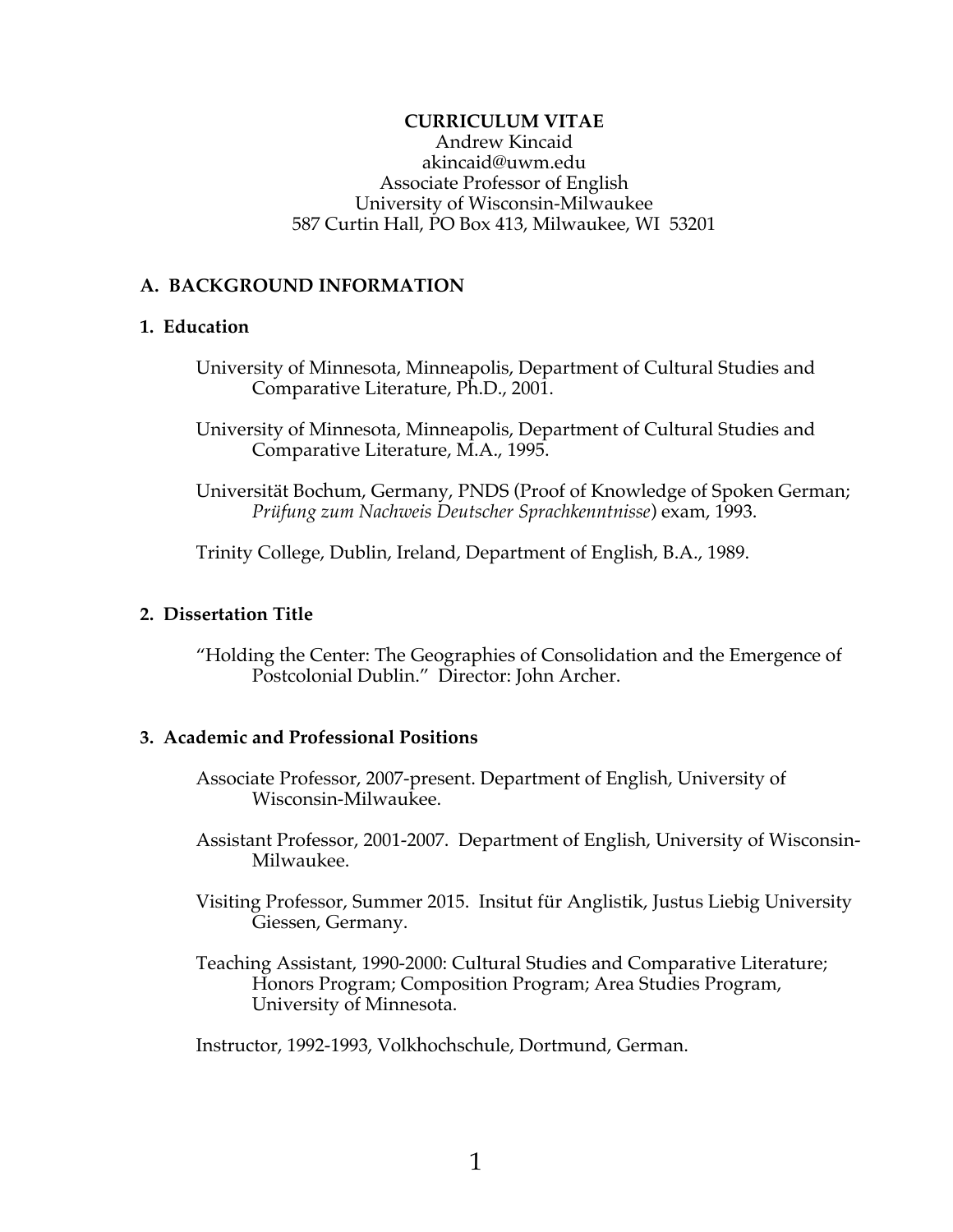### **4. Special Honors, Awards, and Research Grants**

- Center for 21st Century Studies, Fellow, University of Wisconsin-Milwaukee, 2017-2018.
- Center for International Education, Fellow, 2014-2015.
- General Education Grant, Center for Instructional and Professional Development, University of Wisconsin-Milwaukee, 2006.
- Arts and Humanities Travel Awards, Graduate School, University of Wisconsin-Milwaukee, 2015, 2011, 2010, 2009, 2008, 2005, 2002.
- Fellowship, Center for 21st Century Studies, University of Wisconsin-Milwaukee, 2003-2004.
- Graduate School Research Grant, University of Wisconsin-Milwaukee, 2003.
- FLAS (Foreign Language Area Studies) Fellowship, University of Minnesota, 2000.
- Carter Manny Award, Graham Foundation for Advanced Studies in the Fine Arts, 1999.

Doctoral Dissertation Fellowship, University of Minnesota, 1998.

Doctoral Dissertation Special Grant, University of Minnesota, 1998.

Harold Leonard Memorial Film Study Grant, University of Minnesota, 1998.

Brown Prize for History, Trinity College, Dublin, 1987.

## **B. PUBLICATIONS**

## **1. Books**

*Postcolonial Dublin: Imperial Legacies and the Built Environment*. Minneapolis: University of Minnesota Press, 2006.

### **2. Articles in Refereed Journals**

"Somewhere in Infinite Space": John Mitchel's *Jail Journal* and Oceanic Literature." *New Hibernia Review*. Vol. 20, #3 (Autumn 2016), 19-38.

"Mapping the Future: Endgame, Premediation, and the War on Terror." *Samuel Beckett Today/Aujourd'hui*. Vol. 25 (2013): 171-184.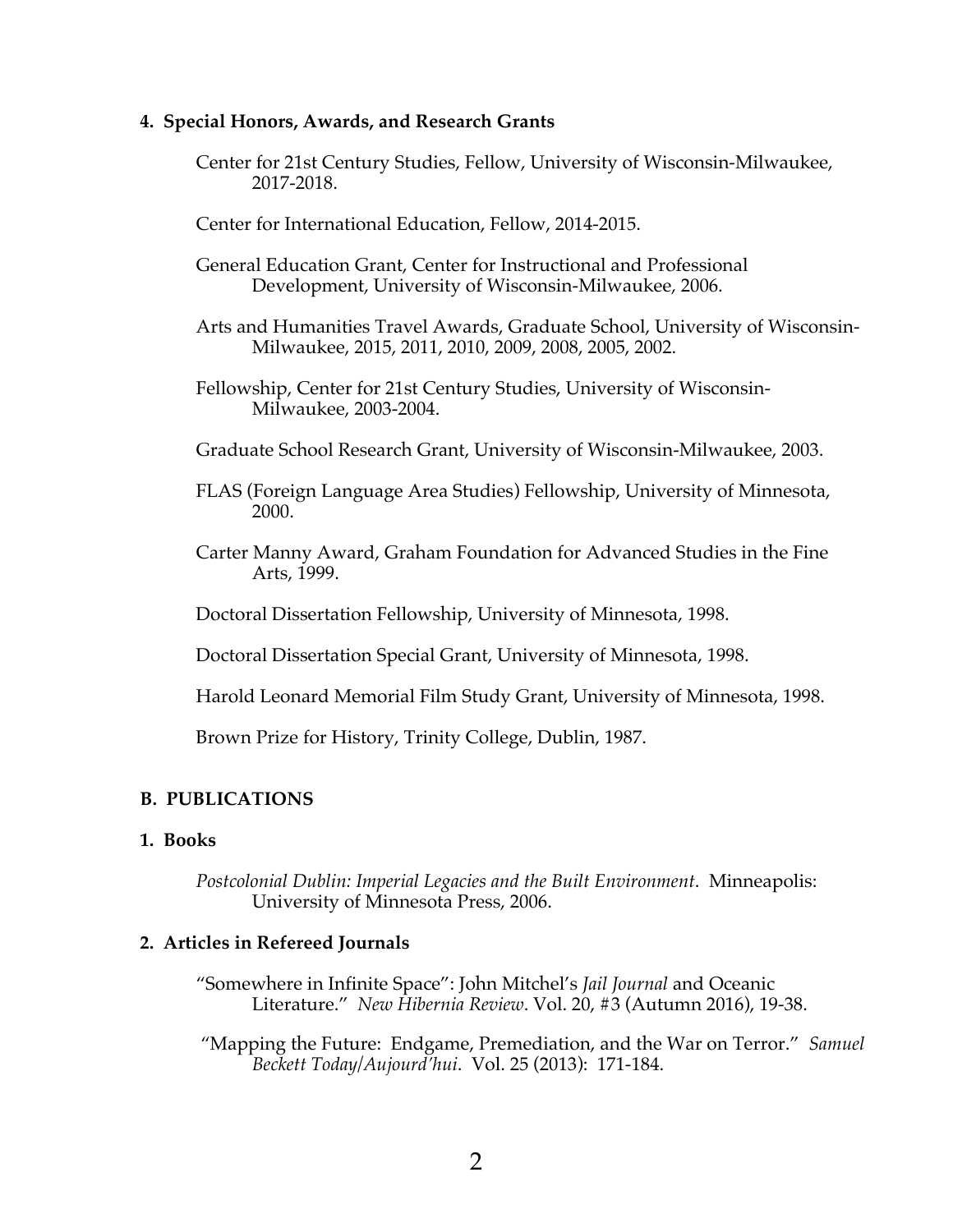- "'Down These Mean Streets': The City and Critique in Contemporary Irish Noir." *Eire/Ireland*. Vol. 45, 1 &2 (2010): 39-55.
- "Author-Meets-Critics." A roundtable discussion of *Postcolonial Dublin: Imperial Legacies and the Built Environment*. *Irish Geography*. Volume 39, no. 1 (2006): 169-206.
- "Memory and the City: Urban Renewal and Literary Memoirs in Contemporary Dublin," *College Literature* 32.2 (2005): 16-43.
- "What would an ideal Dublin look like?," *rea 3 religion, education & the arts* 3 (2003): 28-30.
- "Holding the Center: *Dublin of the Future* and the Emergence of Town Planning in Ireland," *Journal of Commonwealth and Postcolonial Studies* 7.1 (2000): 15- 50.

### **3. Essays in Books**

- "Detecting Hope: Ken Bruen's Disenchanted P.I.." *The Contemporary Irish Detective Novel*. Elizabeth Mannion, ed. New York: Palgrave Macmillan 2016: 80-95.
- "Subverting the Waves of Capital: Piracy and Fiction in the Wake of Union." *Where Motley is Worn: Transnational Irish Literatures*. Amanda Tucker and Moira Casesy, eds. Cork. Cork University Press. 2014.
- "From "The Dead" to the Dead: The Disposable Bodies and Disposable Culture of Celtic Tiger Noir." *Sustainable Cities*: *Urban Policies, Practices and Perceptions*. Rutgers University Press. Linda Krause, ed. New Jersey: Rutgers University Press. 2012. 123-138.
- "What They Left Behind: the Irish Landscape After Emigration." *Aftermaths: Exile, Emigration, and Diaspora*. Marcus Bullock and Peter Paik, eds. New Jersey: Rutgers University Press. 2008: 33-54.
- "'They Stand for All the Things I Hate': Georgian Architecture and Cultural Memory in Contemporary Dublin." *Urban Communication: Production, Text, Context*. Timothy A. Gibson and Mark Lowes, eds. Maryland: Rowman & Littlefield Publishers, Inc., 2006.

# **4. Reference Material**

"Architecture" and "Michael Scott." Encyclopedia articles in *Everything Irish: The History, Literature, Art, Music, People, and Places of Ireland from A-Z*. Lelia Ruckenstein and James A. O'Malley, eds. New York: Ballantine Books, 2003.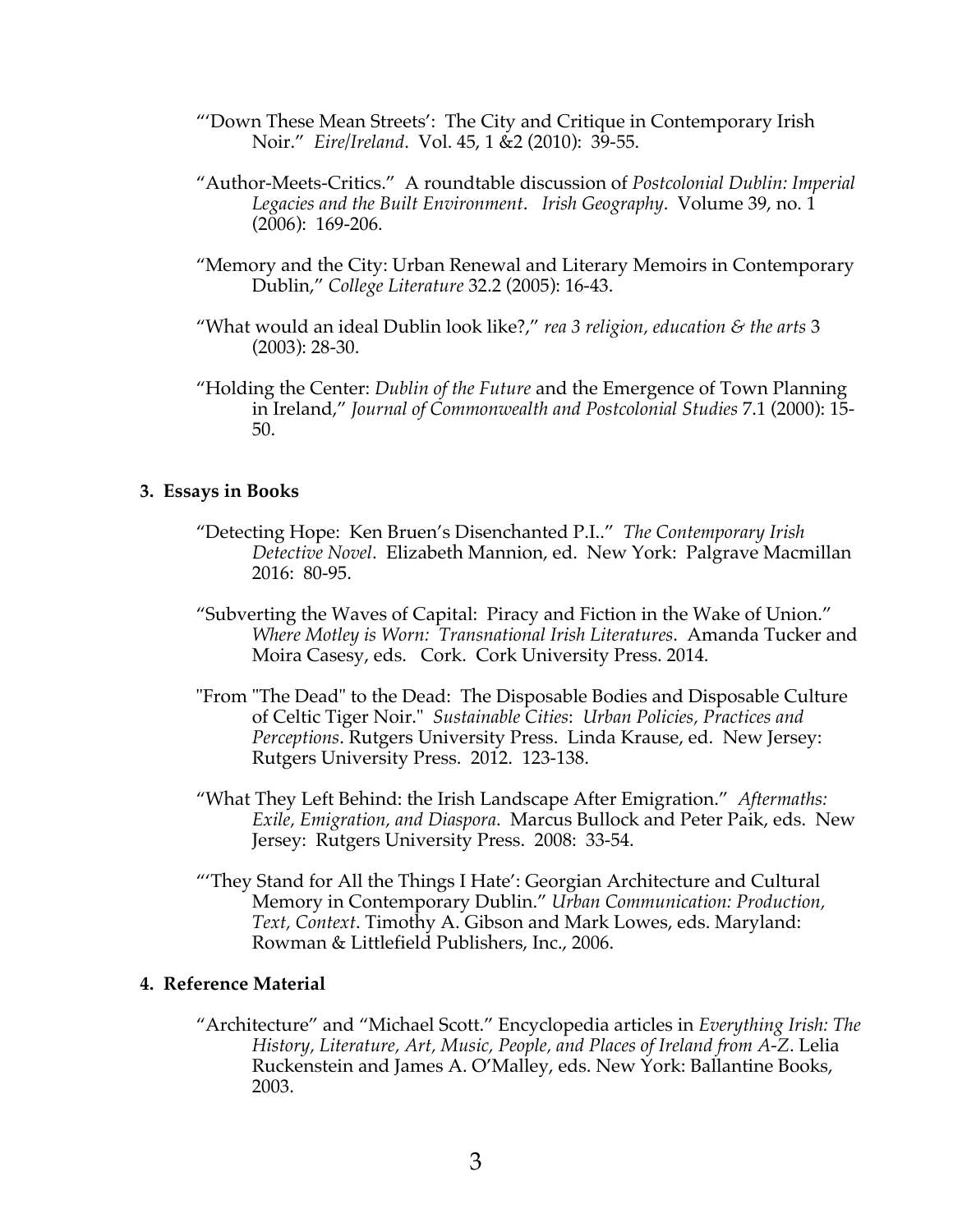### **5. Book Reviews**

- Review of *Dublin, 1930-1950: The Emergence of the Modern City*. Joseph Brady. In *Breac*, an online journal of Celtic Studies. Notre Dame. Forthcoming (July 2016). breac.nd.edu
- Review of *Irish Culture and Colonial Modernity, 1800-2000: The Transformation of Oral Space*. David Lloyd. In *Literature and History*. Vol 22, Number 1 (Spring 2013), pps 120-122.
- Review of *Public Works: Infrastructure, Irish Modernism, and the Postcolonial*. Michael Rubenstein. In *James Joyce Literary Supplement*. Vol 26, Number 1 (Spring 2012), pps 18-19.
- "The Union's Cracks." Review of *These Fissured Isles. Ireland, Scotland and British History*, 1798-1848. Terry Brotherstone, Anna Clark and Kevin Whelan, eds. In *Northern Scotland. An Interdisciplinary Journal of Historical Studies.* Vol 27, pps. 215-218.
- Review of *Ireland and Postcolonial Theory* (University of Notre Dame Press 2003) edited by Clare Carroll and Patricia King. *E-Keltoi*. http://www.uwm.edu/Dept/celtic/ekeltoi/bookreviews/vol01/kincaid 02.html

### **6. Conference Presentations**

- "Sound and Space: Channeling Motion in Beckett's Radio Plays." American Conference for Irish Studies, Kansas City, MO, 2017.
- Invited Talk. "Piracy in Irish Fiction." Celtic Studies. Hefter Center, UWM, November 2016.
- "Radio Silence: The Status of the Voice in Beckett's Radio Plays." Annual Center for International Education Conference (2016 theme: "Translation"), University of Wisconsin-Milwaukee, April 2016**.**
- "Passing Time and Making Space: The Transnational and the Maritime." American Conference for Irish Studies, Miami, FlA, 2015.
- Invited Talk. "Should Scotland be an Independent Country?" Part of "Scotland Yet" forum on the eve of the Scottish independent vote. Hefter Center, UWM, September 2014.
- Invited Talk. "Beckett's Irish Influences." Irish Fest, Milwaukee, WI. December 2013.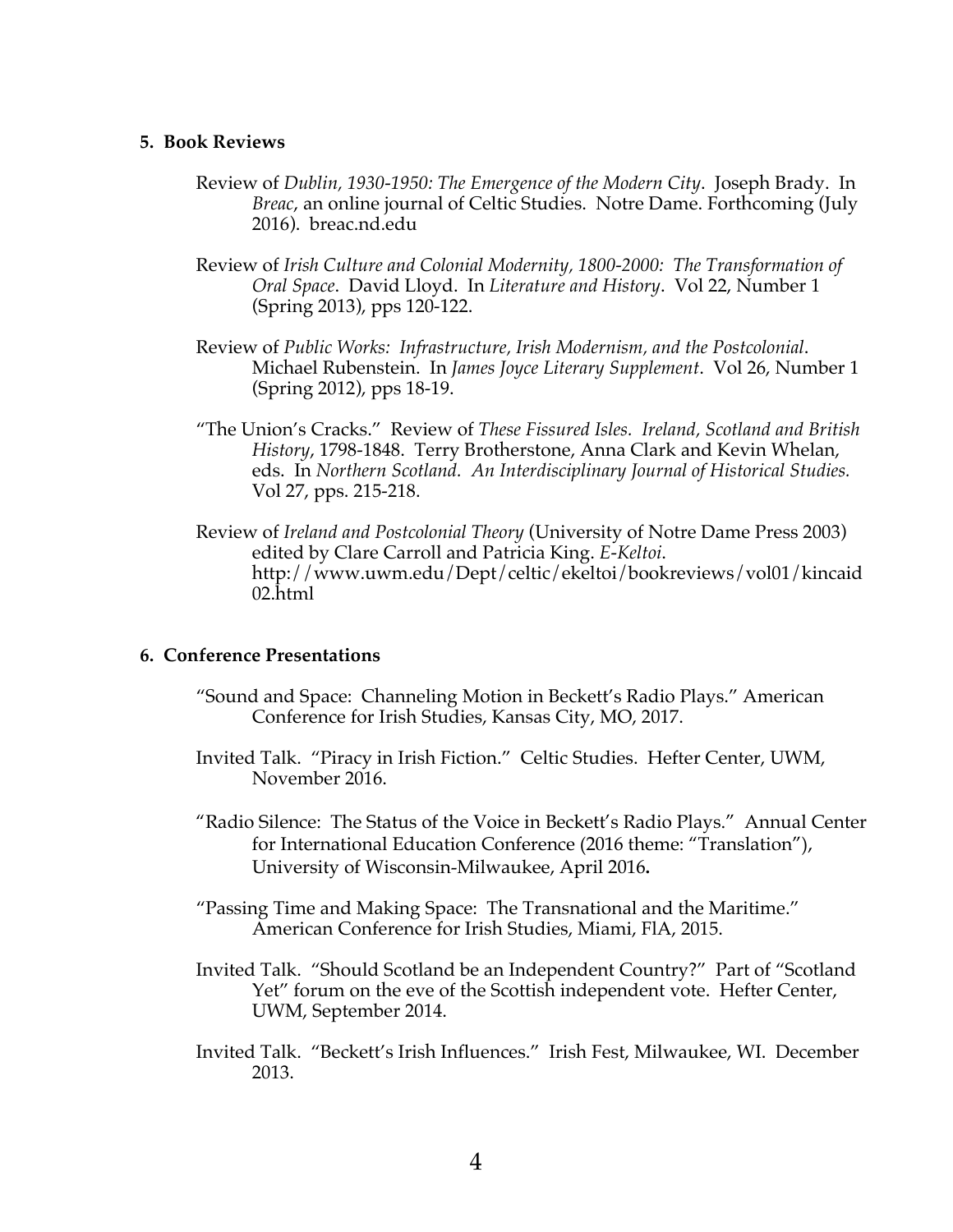- "Subverting the Waves of Capital: Piracy and Fiction in the Wake of Union," American Conference for Irish Studies, Chicago, IL, 2013
- "Re-Imagining the Modernist Metropolis: Dublin and the Spectacle of Irish Modernism. Modern Studies Association Annual Conference, Las Vegas, 2012. Panel Chair. Invited.
- "Mapping the Future: *Endgame*, Pre-mediation and the War on Terror," American Conference for Irish Studies, New Orleans, LA, 2012.
- "The Voyage of the Hougoumont,"American Conference for Irish Studies, Madison, WI, 2011.
- "John Mitchel's *Jail Journal* and the Maritime Epic," Mid-Atlantic American Conference for Irish Studies, Monmouth, NJ, 2009.
- "From 'The Dead' to the Dead: The Disposable Bodies and Disposable Culture of Celtic Tiger Noir." Sustaining Cities Conference, University of Wisconsin-Milwaukee, 2009.
- "Post-Independent Ireland: Architecture and Tradition," Modern Language Association, San Francisco, CA, 2008.
- "The Existential Felon: Modernity and the Sea in *Endgame*," American Conference for Irish Studies, Davenport, IA, 2008.
- "A Fallow Field," Invited Lecture at the annual Irish American Film Festival, Chicago, Il, April 2007.
- "Disposable Bodies, Disposable Culture: Contemporary Celtic Noir," American Conference for Irish Studies, St. Louis, MO, 2006.
- "Tied up in Knots: Irish Emigration in Beckett's *Murphy*," Midwest Modern Language Association, Milwaukee, WI, 2005.
- "The Superblock as Progress: Was Design Destiny? The Case of Ballymun," Society for American City and Regional Planning History (SACRPH), Coral Gables, FL, 2005.
- "States of Diaspora," Invited Respondent, Center for 21st Studies annual conference, "Routing Diasporas: Labor, Citizenship, Empire," University of Wisconsin-Milwaukee, 2005.
- "'Siberia' or 'Green Fields'? The Suburbs, the Public Sphere, and Irish Writing," Modern Language Association, Washington, DC, 2004.
- "What Ish My Nation? Ireland Past and Present," Panel Chair, American Conference of Irish Studies, Midwest Regional Conference, University of Wisconsin-Milwaukee, 2004.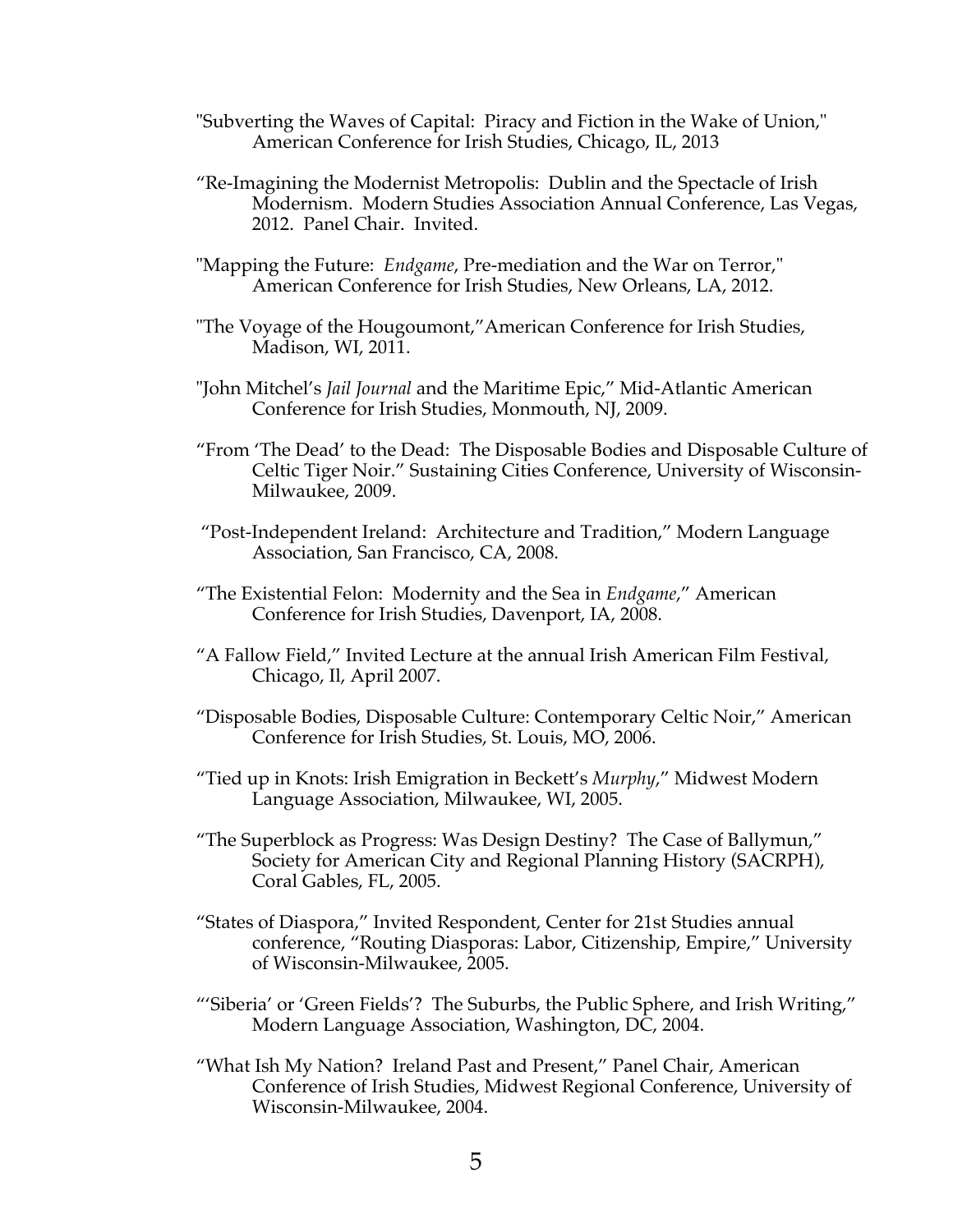- "What They Left Behind: The Irish Landscape after Emigration," Center for International Education annual conference, University of Wisconsin-Milwaukee, 2004.
- "Holding the Center," Presentation of book manuscript in progress, Center for 21<sup>\*</sup> Century Studies, University of Wisconsin-Milwaukee, 2004.
- "Race, Identity, and Diversity," Invited respondent, Center for  $21$  Century Studies annual conference, "Museums and Difference," University of Wisconsin-Milwaukee, 2003.
- "Building the Capital City: The Emergence of the Suburbs in Post-Independent Ireland," Society for American City and Regional Planning History, St. Louis, MO, 2003.
- "The Modernism of Liam O'Flaherty's The Informer," South Atlantic Modern Language Association, Baltimore, MD, 2002.
- "Golf, Tourism and History in Ireland," English Department Colloquium Presentation, University of Wisconsin-Milwaukee, 2002.
- Workshops on traveling abroad to Dublin, presented to students in the UW system as part of the Center for International Education's Study Abroad program, University of Wisconsin-Madison, 2002.
- "From the Big House to the Club House: International Golf Tourism in Ireland," Popular Culture Associate/American Culture Association, Toronto, Canada, 2002.
- University of Wisconsin's Institute for Global Studies Conference, "Weaving the Fabric of Global Studies: Interdisciplinary Approaches," participant, Lake Geneva, WI, 2001.
- "Revisionism in Ireland: A Historical and Spatial Project," American Conference of Irish Studies, New York, 2001.
- "Architecture and Identity in Modern Irish History," Annual History and Theory Conference, University of California-Irvine, 2000.
- "The Globalization of Dublin and the Growth of Urban Memoir," American Conference of Irish Studies, Limerick, Ireland, 2000.
- "Constructing the Memoir: Ireland's New Literature," Central New York Conference on Language and Literature, SUNY Cortland, NY, 1999.
- "*Dublin of the Future* and the Emergence of Town Planning in Ireland," Western Humanities Conference, Tempe, Arizona, 1998.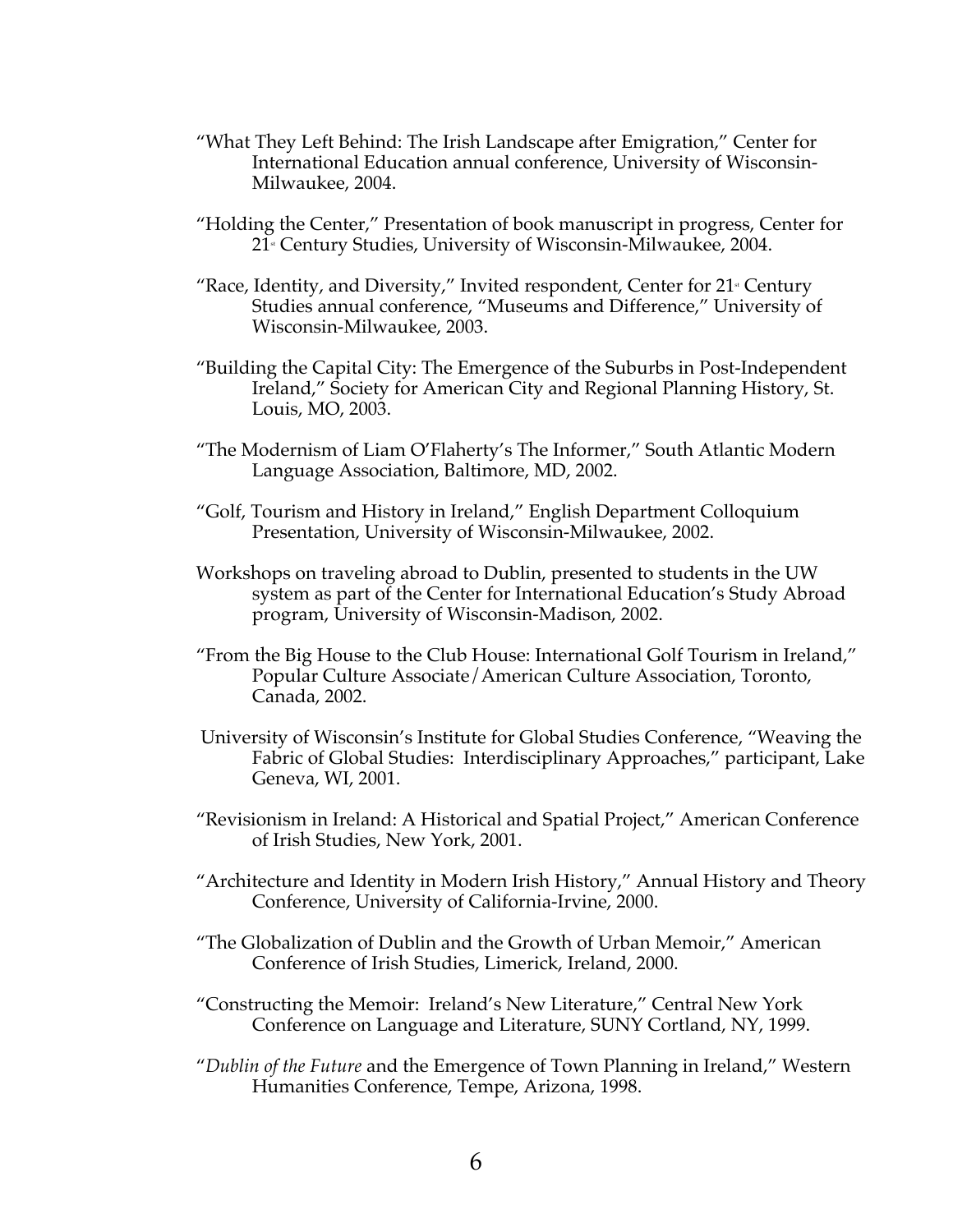- "Rebuilding History: Reconstructing Dublin in the Aftermath of the Easter 1916 Rising," American Conference of Irish Studies, Midwest Regional Conference, St. Thomas University, St. Paul, Minnesota, 1998.
- "Postcolonialism and Postmodernism in Contemporary Ireland," Western European Institute, Minneapolis, MN, 1997.
- "Space, Cultural Theory, and the Commodification of History," Ninth Annual Irish Studies Graduate Conference, Notre Dame University, South Bend, IN, 1995.

# **C. TEACHING**

## **1. Courses Taught**

## **a. University of Wisconsin-Milwaukee, 2001-present**

### *Graduate Courses*

English 885: The Frankfurt School (Fall 2012; Spring 2008).

- English 825: Seminar in Major Figures: Samuel Beckett, Poetry, Prose and Drama (Spring 2012).
- English 824: Special Topics in Literature: Urbanism and Modernism (Spring, 2003).
- English 824: Special Topics in Literature: Urbanism and the Novel (Spring, 2010).
- English 820: Seminar in Advanced Topics in Literary Criticism (Spring 2008).
- English 741: Backgrounds to Modernism II (Fall 2015; Spring, 2007; Fall 2005).
- English 720: Modern Literary Theory (Fall, 2004; Fall 2011).
- English 627: Seminar in Literature and Culture: The Short Story (Spring 2017)
- English 626: Seminar in Critical Theory: The Frankfurt School and Literature (Fall 2009).
- English 624: Seminar in Modern Literature. Samuel Beckett: Prose, Poetry, and Drama (Spring 2009).

English 624: Urbanism and Modernism (Spring 2014; Fall 2011).

**Justus Liebig University Giessen, Germany**. Summer 2015. I taught two MA seminars – "Samuel Beckett: Prose, Poetry and Drama" and "The Irish Short Story" – as part of the UWM faculty exchange program.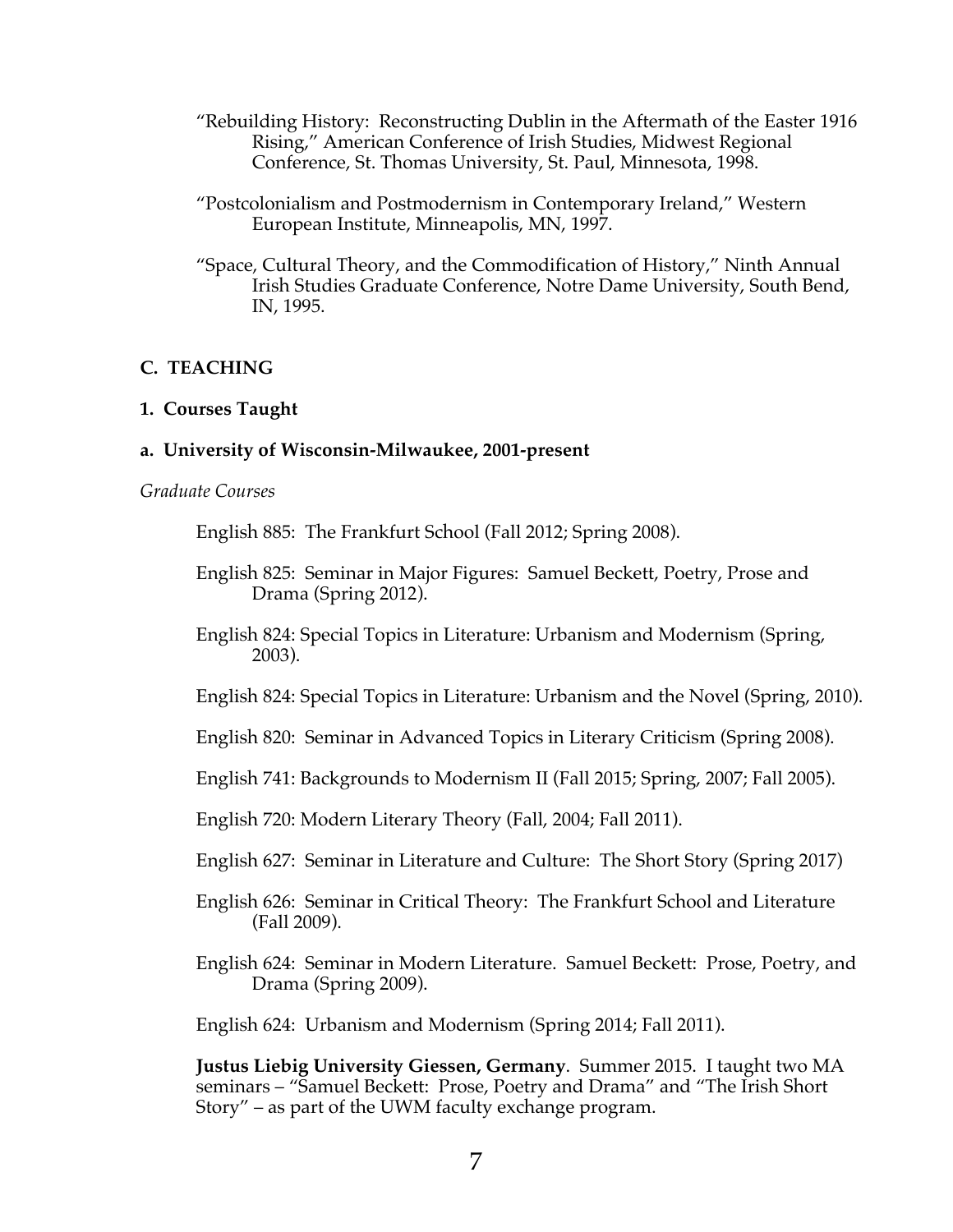#### *Graduate Independent Studies*

- English 999: Independent Reading, PhD.: Space and Place, with Mike Sanders (Fall, 2013).
- English 999: Independent Reading, PhD.: Feminism and Modernism, with Shawna Lipton (Fall, 2010).
- English 999: Independent Reading, PhD.: Haiti in History and Theory, with Joel Seeger (Spring 2010).
- English 999: Independent Reading, PhD.: Irish Theatrical Influences on Samuel Beckett, with Paul Vogel (Fall 2009).
- English 999: Independent Reading, PhD.: Development Theory, with Lee Abbot (Spring 2009).
- English 999: Independent Reading, PhD.: Critical Theories of Disaster, with Lee Abbot (Fall 2008).
- English 999: Independent Reading, PhD.: Ireland and Postcolonial Theory, with Colleen Booker (Fall 2007).
- English 999: Independent Reading, Ph.D.: Queer Theory, with Kate Haffey (Fall, 2006).
- English 999: Independent Reading, Ph.D.: Queer Theory, with Carrie Wadman (Fall, 2006).
- English 999: Independent Reading, Ph.D.: Literary Theory, with Casey Gerhart (Fall, 2004).
- English 999: Independent Reading, Ph.D.: Postcolonial Theory and Ireland, with Mary Ann Ryan (Spring, 2003).
- English 999: Independent Reading, Ph.D.: The Modernist Short Story, with Iris Jastram (Fall, 2002).
- English 799: Independent Reading, M.A.: Science and Modernism, with Douglas Duhaime (Fall, 2010).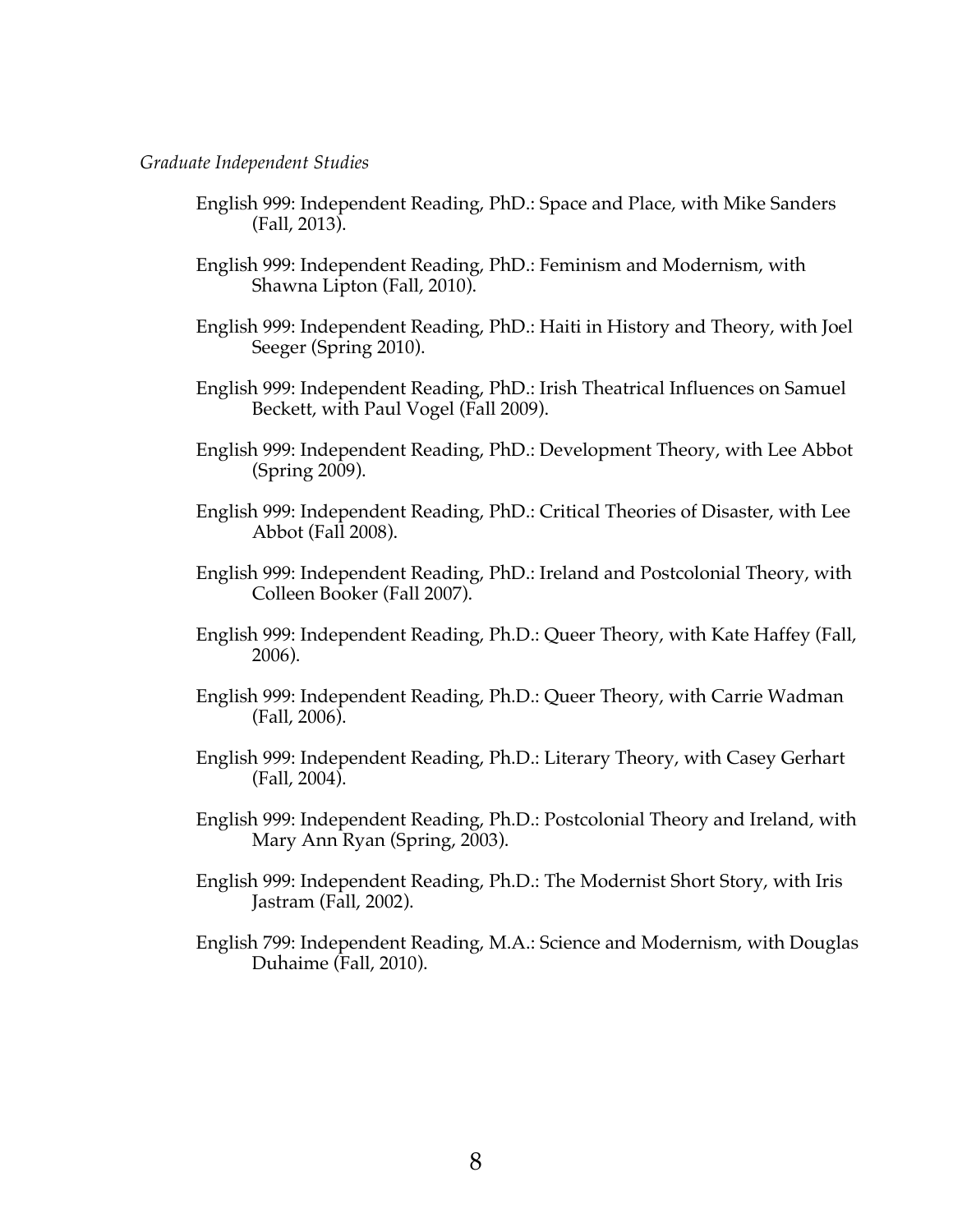### *Undergraduate Courses*

English 627: Seminar in Literature and Culture: The Short Story (Spring 2017).

- English 626: Seminar in Critical Theory: The Frankfurt School and Literature (Fall 2009).
- English 624: Urbanism and Modernism (Spring 2014; Fall 2011).
- English 624: Seminar in Modern Literature. Samuel Beckett: Prose, Poetry, Drama (Spring 2009).
- English 547: Approaches to Literary Criticism: From Literary Theory to Cultural Studies (Spring, 2002).

English 504: Studies in Literature, 1660-1800 (Spring, 2005).

- English 378: Survey of Modern Literary and Cultural Theory (Spring 2015; Fall 2014; Spring 2014; Fall 2011; Fall 2010; Spring, 2007; Fall, 2006; Summer, 2005; Fall, 2004; Spring, 2004; Spring, 2003).
- English 326: The Development of the Novel (Fall 2016; Fall 2002; Fall 2001).
- English 325: The Art of Fiction: The Irish Short Story (Spring 2013, Spring 2011).
- English 305: Modern English Literature: The Twentieth Century (Spring 2017; Fall 2013; Spring 2013; Spring 2011; Spring, 2002).
- English 215: Introduction to English Studies (Fall 2016; Spring 2015; Fall 2013; Fall 2012; Fall 2011; Spring 2009; Fall 2009; Fall, 2006; Fall, 2005; Spring, 2005; Fall, 2003; Fall 2001).
- Global 201/Business 201: Globalization and the Environment: The Case of Ireland (Spring, 2006).

*Undergraduate Independent Study*

- English 699: Independent Reading: Experimental Fiction, with Francis Sullivan (Fall, 2011).
- English 699: Independent Reading: Modern Literary and Cultural Theory, with Jackie Kelnhof (Fall, 2004).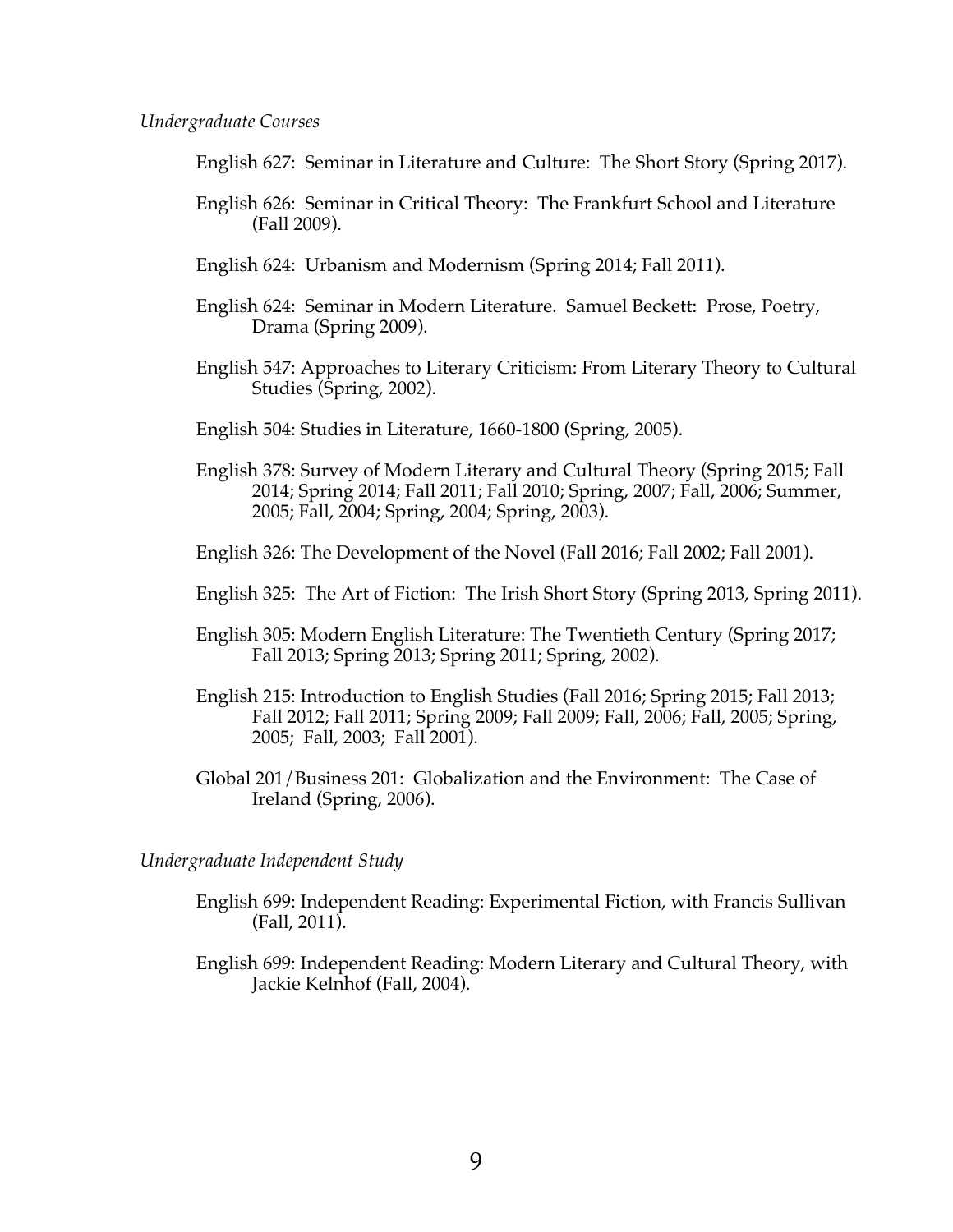# **b. University of Minnesota, 1990-2000**

# *Undergraduate*

- CSCL (Cultural Studies and Comparative Literature) 3979: Issues in Cultural Pluralism (multiple semesters).
- CSCL 1303: Knowledge, Power, Persuasion (multiple semesters).
- CSCL 1302: Text and Context (multiple semesters).
- CSCL 1301: Discourse and Society (multiple semesters).
- Area Studies 3920, Topics in European Studies: Anglo-Irish Relations Since 1960: Understanding "The Troubles": A Cultural and Political History of the Conflict in Northern Ireland (Winter, 1998).

English Composition 3027: Advanced Expository Writing (multiple semesters).

English Composition 3012: Writing in the Humanities (multiple semesters).

English Composition 1014: Writing Practice and Cultural Diversity (multiple semesters).

English Composition 1011: Introduction to College Writing (multiple semesters).

# **2. Course Innovations**

# **a. Global Studies 201/Business 201**

I designed and implemented a new version of this course, entitled "Economics and the Environment: The Case of Ireland." The course focused on the historical and contemporary meaning of globalization in Ireland. Beginning with the plantations and finishing with contemporary neoliberal economics in Ireland, the course aimed to show that Ireland's fortunes are tied in with the changing global economy. This course was innovative in linking the Global Studies curriculum with the Celtic Studies program.

# **b. English 268: Introduction to Cultural Studies**

I designed a syllabus and curriculum for this new English course, to be taught by various faculty members.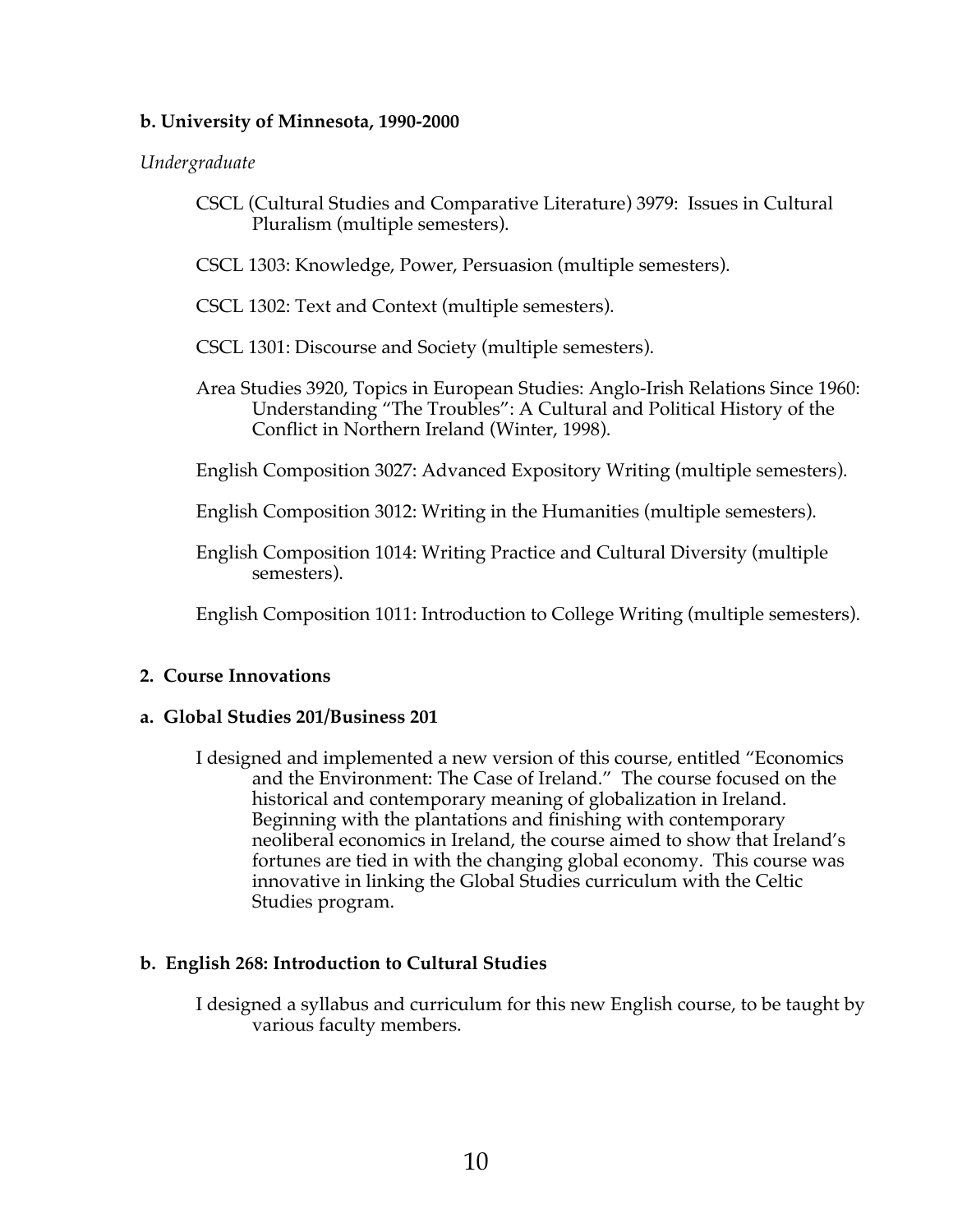# **3. Teaching in Institutes and Special Seminars**

# **a. Center for International Education, Study Abroad Program**

I was the director of this program in 2002. I led a group of thirty students from UWM, UW-Madison, and the University of Michigan to Dublin for an eight-week semester abroad. I developed my own curriculum, centered on contemporary Irish and American literature, and organized numerous lectures and field trips tailored to this theme.

# **b. "Weaving the Fabric of Global Studies: Interdisciplinary Approaches"**

- I participated in seminars at the annual University of Wisconsin's Institute for Global Studies conference, held in Lake Geneva, WI, in 2001.
- **c. "George Saunders and the Pharmaceutical Industry."** This was the title of Emily Daley's sponsored research, for which I was the mentor. Emily is an English undergraduate who was sponsored by our Office of Undergraduate Research. I sponsored her through the year, meeting her regularly, ultimately getting her paper presented at a national conference and having her research published.

# **4. Direction of Graduate Student Research**

## **University of Wisconsin-Milwaukee**

- Dissertation director. Daniel Brown, Department of English. Graduated 2013. Dissertation Title: *The Highland Clearances and the Politics of Memory*.
- Dissertation director. David Kosalka, Department of English. Graduated 2012. Dissertation Title: *Re-Writing History out of the Crisis of Modernity: Questions of Historiography, Mythology and Narrative in Friedrich Gundolf, Robert Graves and J. R. R. Tolkien*.
- Dissertation director. Aaron Krall, Department of English. Graduated 2011. Dissertation Title: *Staging Chicago: Performative Urbanism From the White City to the Entertainment Machine*.
- Dissertation director. Michael Beebe, Department of English (current). Dissertation title: *Hibernia Civic Corpora: Literatures of Biopower Under Statehoods of Modern Ireland, 1890-1959.*
- Dissertation director. Lee Abbott, Department of English (current). Dissertation title: *Hurricane Katrina: The Dialectic of Disaster and Development*.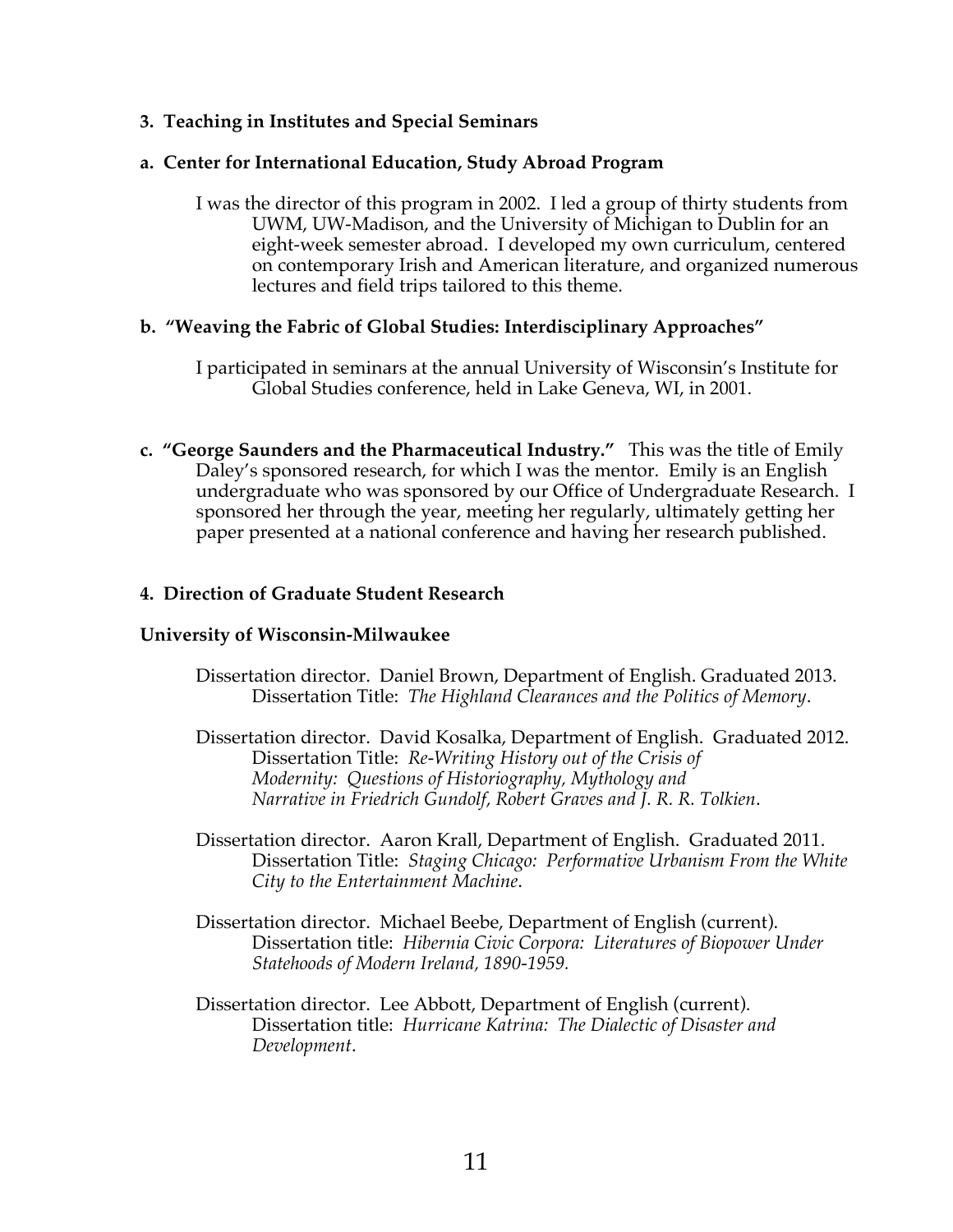- Dissertation director. Joel Seeger, Department of English (current). Dissertation Title: *Deconstructing Haiti: Western Cultural Imaginings of Haiti and the Place of Revolution Theory*.
- Dissertation director. Andrew Kleinke, Department of English (current). Dissertation Title: *A Seat at Globalization's Table: Ethnic Food Cultures in Transnational America*.
- Dissertation committee member. Zachary Finch, Department of English (graduated spring 2017).
- Dissertation committee member. Leslie Singel, Department of English (graduated spring 2017).
- Dissertation committee member. Giordana Pogioli-Kaftan, Department of English (graduated fall 2016).
- Dissertation committee member. Lindsay Daigle, Department of English (graduated spring 2015).
- Dissertation committee member. Heejoung Shin, Department of English (graduated spring 2015).
- Dissertation committee member. Ghassan Abou-Zeineddine, Department of English (graduated spring 2015).
- Dissertation committee member. Michelle Kosalka, Department of English (graduated summer 2014).
- Dissertation committee member. Adam Ochonicky, Department of English (graduated spring 2014).
- Dissertation committee member. Colleen Booker, Department of English (graduated fall 2012).
- Dissertation committee member. Carrie Wadman, Department of English (graduated fall 2011).
- Dissertation committee member. Matt Schumacher, Department of English (Creative Writing, graduated fall 2011).
- Dissertation committee member. Mary Ann Ryan, Department of English (graduated fall 2011).
- Dissertation committee member. Dawn Teft, Department of English (graduated spring 2010).
- Dissertation committee member. Kate Haffey, Department of English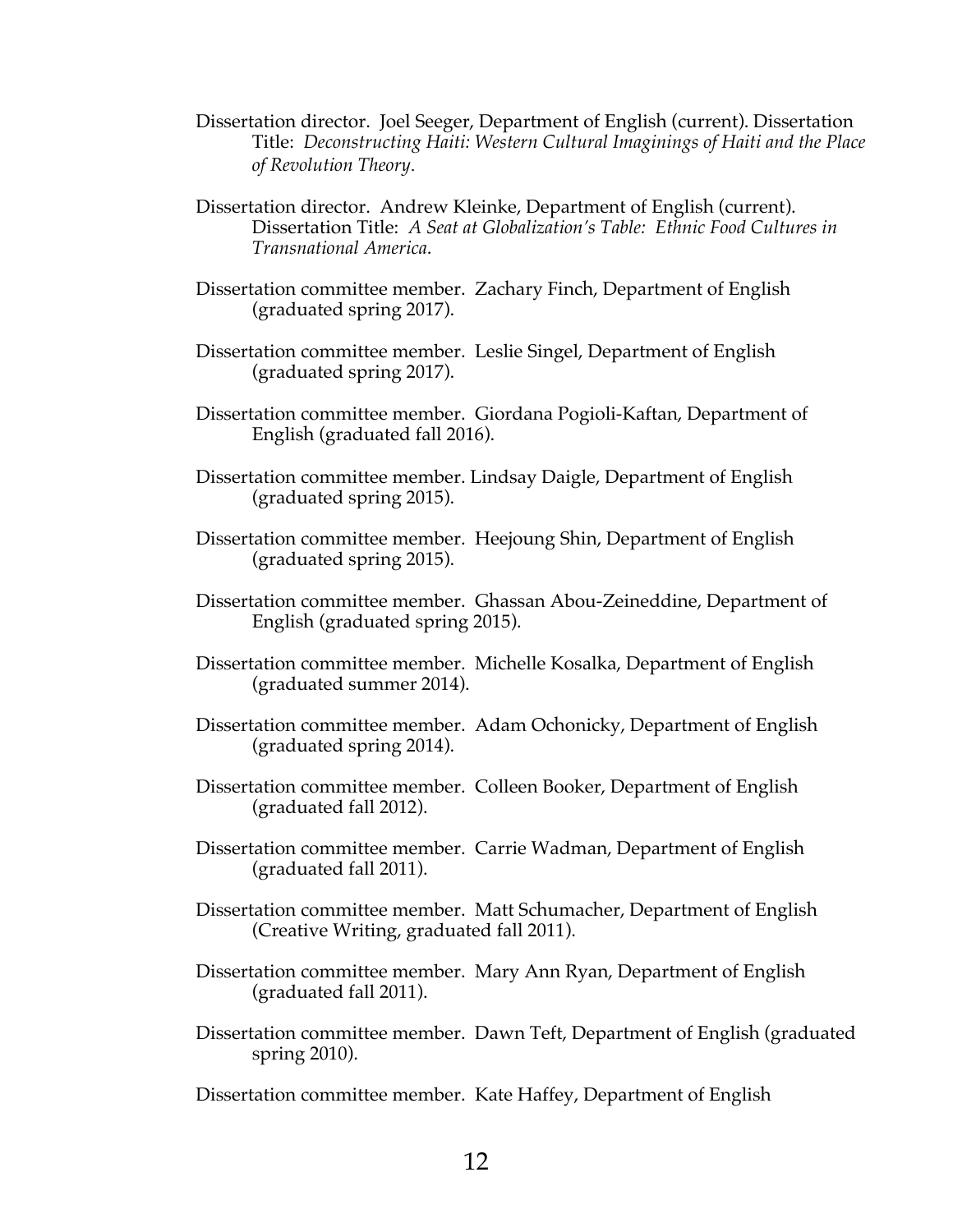(graduated spring 2010).

Dissertation committee member. David Laskowski, Department of English (graduated spring 2007).

Dissertation committee member. Kelly Klingensmith, Department of English (graduated fall 2007).

- Dissertation committee member. Daniel Listoe, Department of English (graduated fall 2001).
- Dissertation committee member. Suchi Banerjee, Department of English (current).
- Dissertation committee member. Sarah O'Connell, Department of English (Plan A, Literature and Cultural Theory) (current).
- Dissertation committee member. Mollie Boutell, Department of English (Plan C, Creative Writing) (current).
- Dissertation committee member. Brian Skelton, Department of English (Plan C, Creative Writing) (current).
- Master's thesis director, Kelly Cooper, Department of English (graduated, fall 2016). "Consumerism and Reproduction in Norris's *The Pit* and Wharton's The *House of Mirth*."
- Master's thesis director, Stacy Stingle, Department of English (graduated, Spring 2014). "The Crisis of Modernity: Performances of Being and Resistance in Camus, Breton and Beckett."
- Master's thesis director, Ben Babb, Department of English (graduated, Spring 2013). "Ernst Bloch's theory of Utopia."
- Master's thesis director, Jeffrey Janosik, Department of English (graduated, Spring 2011). "Everything in its Place: Mrs. Beeton's Management of Taste."
- Master's thesis director, Michael Blahy, Department of English (graduated, Spring 2010). "The Ecology of Small Urban Places: The marking, remembrance, and celebration of nature in Shorewood and Bay View."
- Master's thesis director, Iris Jastram, Department of English (graduated, Spring 2003). "Anticipation and Anti-Epiphany in the Short Stories of Liam O'Flaherty."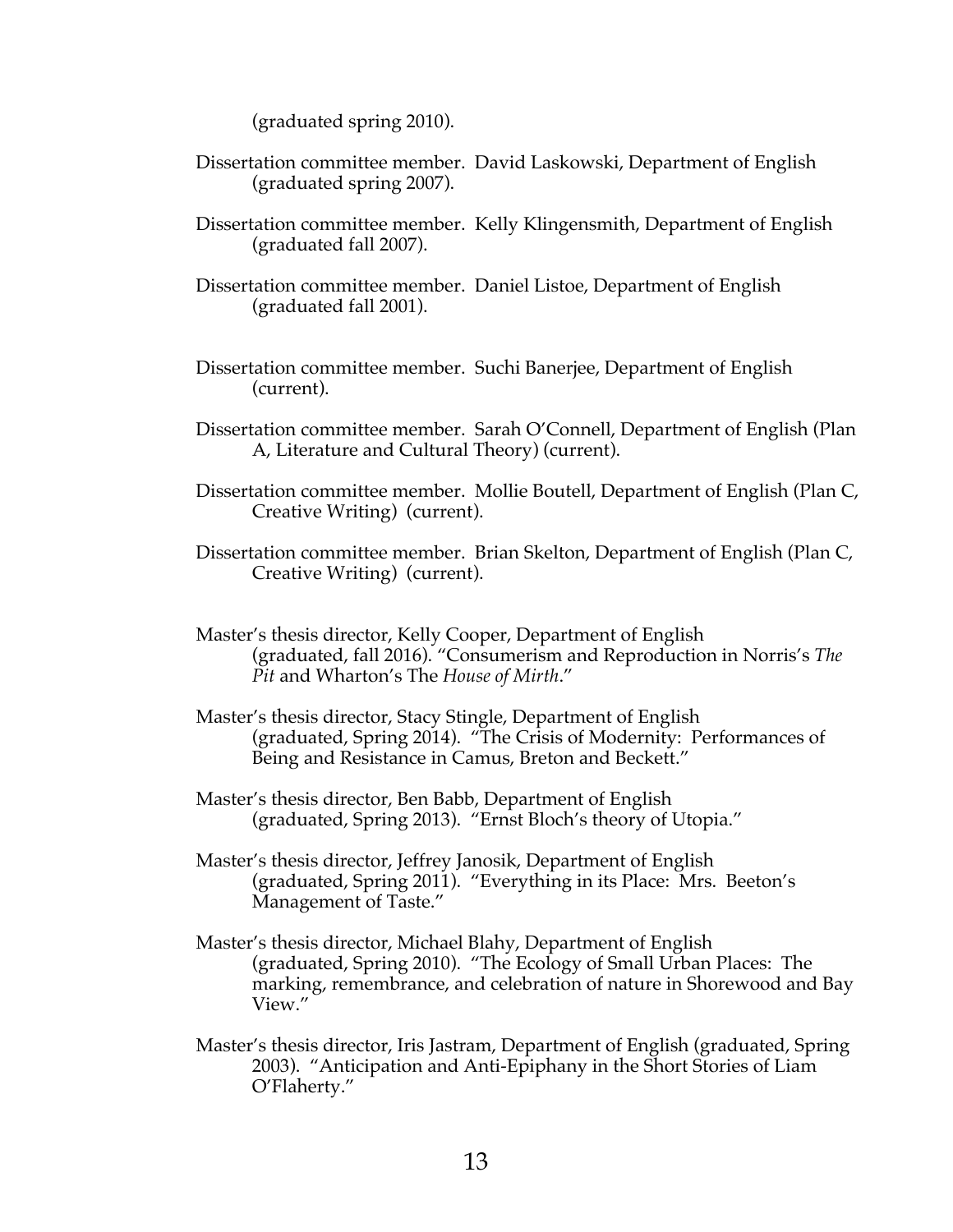- Master's thesis committee member, Andrew Freeburg, Department of English (graduated spring 2017).
- Master's thesis committee member, Yousuf Mamoon, Department of English (graduated spring 2017).
- Master's thesis committee member, Mark Winiewski, Department of English (graduated spring 2017).
- Master's thesis committee member, Jacqueline Deskovich, Department of English (graduated spring 2014)
- Master's thesis committee member, Mollie Boutell, Department of English (creative writing) (graduated spring 2013)
- Master's thesis committee member, Paul Vogel, Department of English (graduated fall 2009)
- Master's thesis committee member, Catherine Cloyd, Department of Comparative Literature (graduated spring 2007).
- Master's thesis committee member, Guy Cardemone, Department of English (graduated fall 2007).
- Master's thesis committee member, Sean Traigle, Department of English (graduated fall 2007).
- Master's thesis committee member, Anthony Van Hart, Department of English (graduated fall 2007).
- Master's thesis committee member, Niamh Wallace, Department of English (graduated spring 2006).
- Master's thesis committee member, Nora Menocal, Department of English (graduated fall 2006).
- Master's thesis committee member, Andrew Freeburg, Department of English (current).

# **D. OTHER IMPORTANT ACTIVITIES**

## **1. Service**

University of Wisconsin-Milwaukee, Celtic Studies Program, Advisory Committee member (2001-present).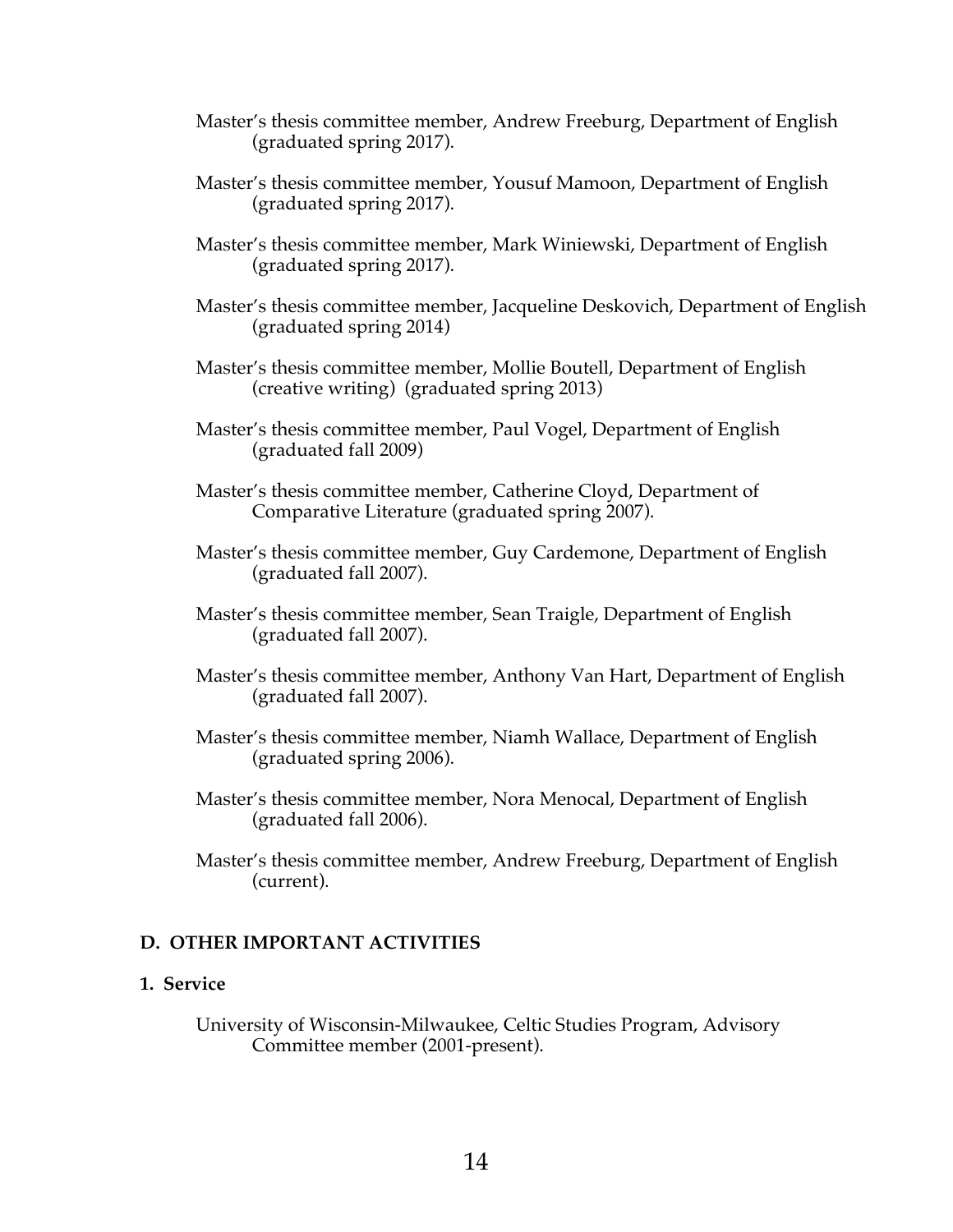- Plan A Undergraduate Coordinator and Track A (Literature and Cultural Theory) Advisory Committee Member (regularly since 2001, and currently 2015-2017)
- University of Wisconsin-Milwaukee, English Department, Supervisor of English 215 Graduate Teaching Assistants (2012-present).
- University of Wisconsin-Milwaukee, English Department, Graduate Policy Committee member (2002-2014).
- University of Wisconsin-Milwaukee, English Department, Hoffman Prize for Best Graduate Student Essay, judge (2017; 2014; 2004, 2002).
- University of Wisconsin-Milwaukee, Modern Studies Program, Advisory Committee member (2001-2002): Modern Studies Coordinator (2006-2008; 2010-2012).
- University of Wisconsin-Milwaukee, Center for 21<sup>®</sup> Century Studies, Director Search Committee member (November, 2008-February, 2009; November 2009-March 2010).
- University of Wisconsin-Milwaukee, English Department, American Modernities Search Committee member (November, 2005-February, 2006).
- University of Wisconsin-Milwaukee, English Department, Academic Staff Committee member (2009-2011).
- University of Wisconsin-Milwaukee Faculty Senate, Senator (2005-2008).
- University of Wisconsin-Milwaukee, English Department, Composition Advisory Committee member (2004-2006).
- University of Wisconsin-Milwaukee, English Department, Tinsley Helton Fellowship Committee member (2017; 2005).
- University of Wisconsin-Milwaukee, English Department, Grievance Committee member (2005-2006).
- University of Wisconsin-Milwaukee, English Department, Open House Committee member (2001-2003).
- University of Wisconsin-Milwaukee, English Department, Graduate Teaching Award Committee member (2002 and 2008).
- University of Wisconsin-Milwaukee, English Department. Organized faculty colloquium series (2002-2003).